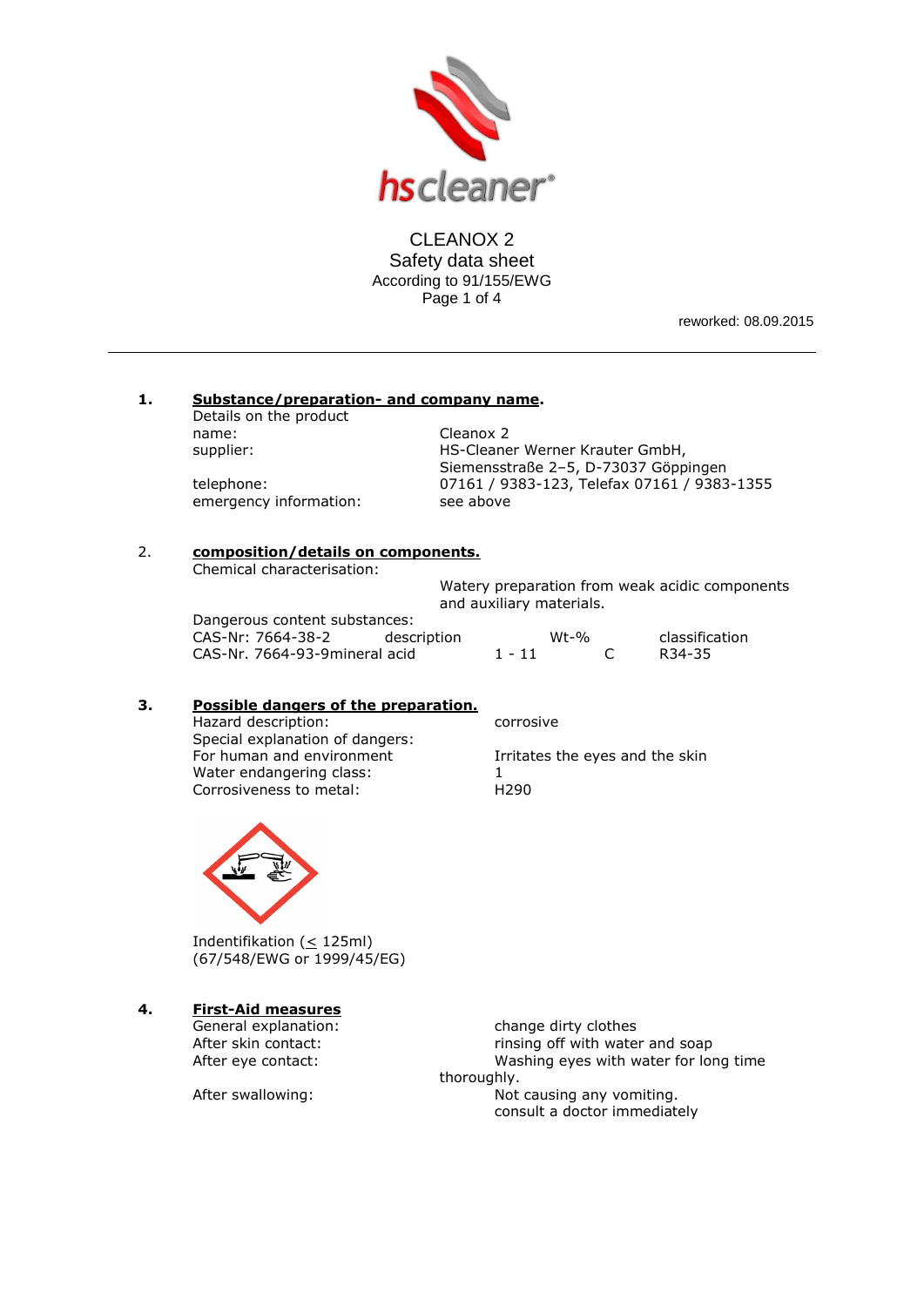

CLEANOX 2 Safety data sheet According to 91/155/EWG Page 2 of 4

reworked: 08.09.2015

| 5. | <b>Fire-fighting measures</b><br>Suitable deleting means.:<br>For safety reasons    | the product is not flammable                                           |  |  |  |  |
|----|-------------------------------------------------------------------------------------|------------------------------------------------------------------------|--|--|--|--|
|    | Unsuitable deleting means:                                                          | full jet of water                                                      |  |  |  |  |
|    | Endangering specially by the substance, its waste products of combustion or arising |                                                                        |  |  |  |  |
|    | may built up S02, H2S<br>gasses:                                                    |                                                                        |  |  |  |  |
|    | Special protective equipment: Carrying air recycling dependent                      |                                                                        |  |  |  |  |
|    |                                                                                     | breathing apparatus.                                                   |  |  |  |  |
|    | Special dangers:                                                                    | At contact with metals can form hydrogen gas<br>(danger of explosion!) |  |  |  |  |
| 6. | Accidental release measures<br>Person drawee precautions.:                          |                                                                        |  |  |  |  |
|    |                                                                                     | Keep unprotected persons away<br>Wear protective clothing              |  |  |  |  |
|    | Environmental precautions:                                                          | Not letting electrolyte reach the sewage system,<br>waters and soil.   |  |  |  |  |

Method of cleaning up/admission.: Soak up with innered absorbent material Disposing of contaminated material duly. **7. Handling** Indications for secure dealing.: Wear protective clothing

Avoid the formation of aerosols Indications for the fire and explosion protection: No special measures required Storage: Keeping containers locked thick at room temperature and store it at a place that is ventilated well and dryly. Acid-resistantly floor, don´t use metal containers. Further details: **Details:** Offering protection against frost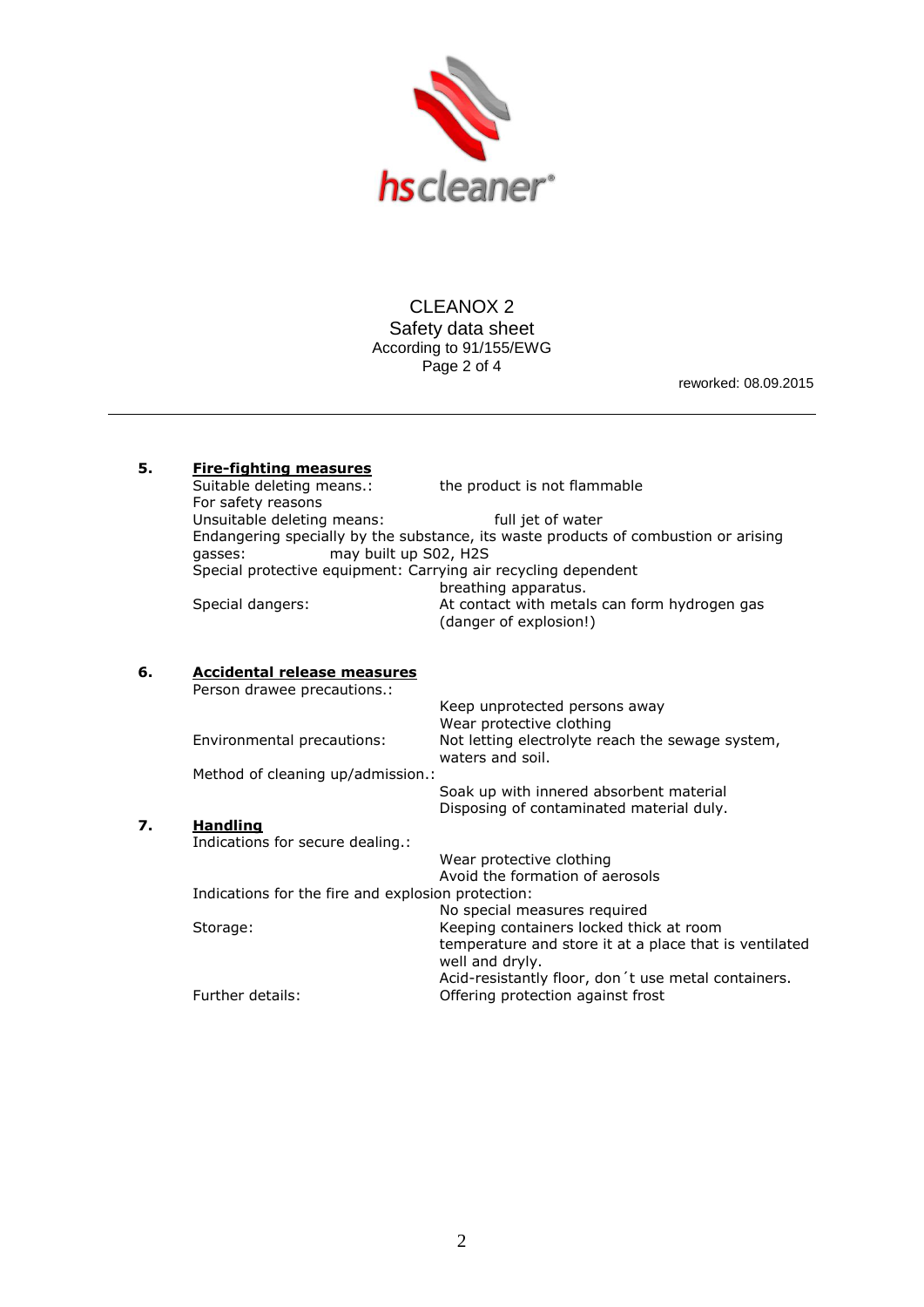

CLEANOX 2 Safety data sheet According to 91/155/EWG Page 3 of 4

reworked: 08.09.2015

## 8. **Exposure controls and personal protection**

Technical protection measures: See point 7 Personal protection equipment: General protection and hygiene explanations: Avoid direct eye contact, do not eat, drink or smoke during the work Before the breaks and after finishing work wash your hands. Respiratory protection: At aerosol formation Hand protection: **Impermeable protective gloves** Eye protection: Safety goggles Body protection: Adequate working clothes/ protective clothing.

## **9. physical and chemical atributes**

Form: liquid Aroma: Aromaless Flaming point: not appointed Solubility into water.: soluble Boiling point: 158° C Steam pressure at 20° C 0,22 mbar<br>PH-value at 20° C weak acidic PH-value at  $20^{\circ}$  C

Colour: physically colourless, clear till pale yellow Density:  $\qquad \qquad \text{at } 20^{\circ} \text{ C} \qquad \qquad 1,072 \text{ g/cm}^3$ 

### **10. Stability and reactivity**

to avoiding conditiones: avoid strong warming to avoiding substances: metals, alkalis, metal oxides Dangerous products of decomposition: No decomposition at application as

agreed.

Further details:In compatible with iron-bearing connections steel, aluminum and its connections.